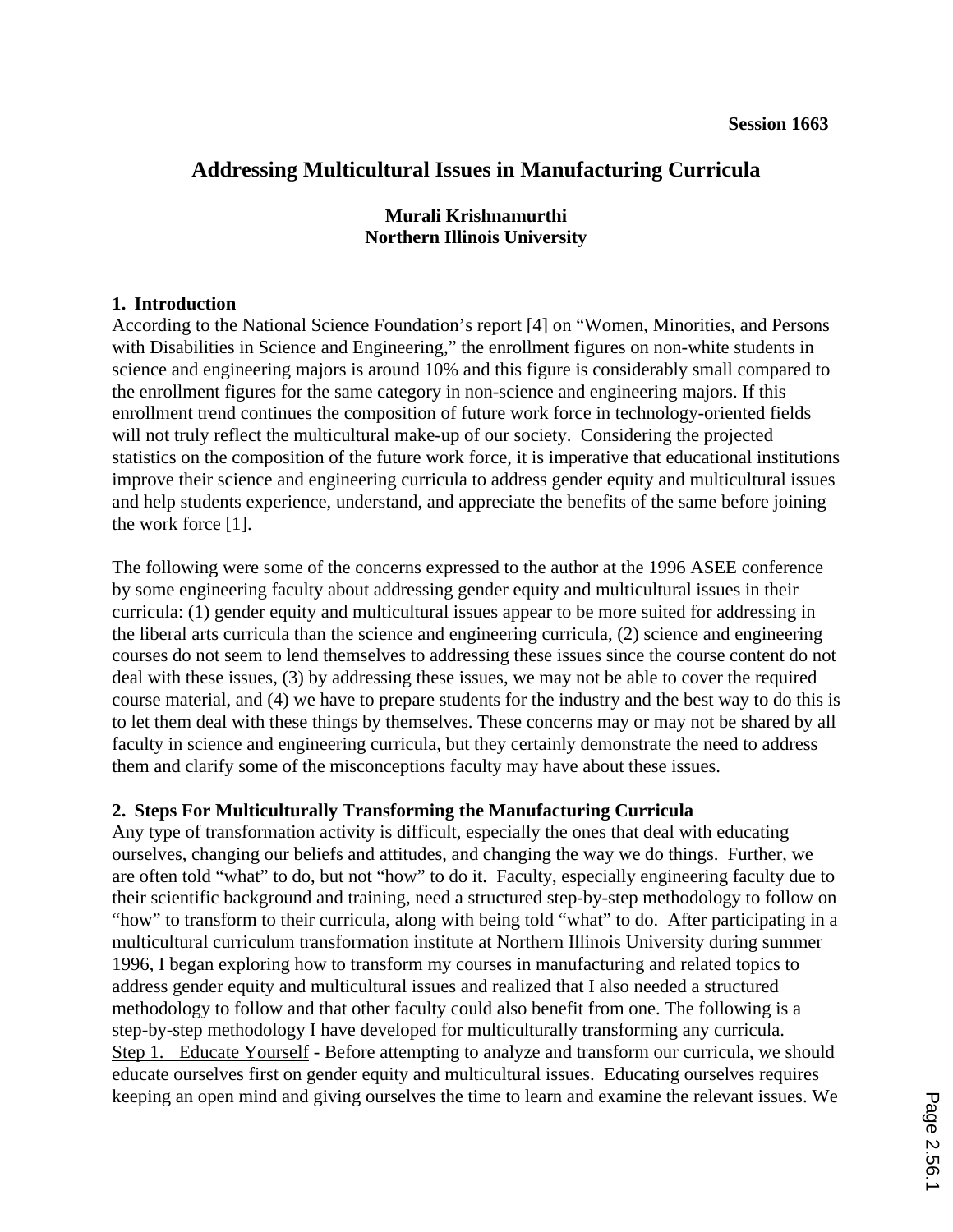can educate ourselves by attending institutes and seminars offered nowadays at most universities and at conferences such as ASEE, acquiring and reading the literature from journals such as ASEE Prism and the Journal of Engineering Education which periodically publish articles on these issues, discussing with our colleagues knowledgeable in these issues, interacting with a diverse group of students, and exploring the statistics on the demographics of the workforce.

Step 2: Analyze - Once we recognize that our curricula can be transformed, the next step is to analyze what exactly needs to be transformed. This requires analyzing the various aspects of our curricula, such as our teaching styles, students' learning styles, classroom interaction, course material selection, instructional design, course activities, student feedback, etc. These should be analyzed with the gender equity and multicultural perspectives in mind and the results of this analysis will help us in identifying opportunities for improvement. For example, teaching styles and student learning styles can be analyzed using inventories such as the Kolb inventory, and course material selection and instructional could be analyzed with the help of external reviewers. Classroom interaction and student feedback could be analyzed using assessment instruments.

Step 3: Identify Resources - After identifying the opportunities for improvement in our curricula, often we may need the necessary resources to transform our curricula. This may include curriculum development materials, videos and films, external speakers, books and journal articles, internet resources, etc. After I realized the opportunities for transforming my courses, I was able to find numerous resources on the internet and have compiled and made them available on my web page at "http://www.ceet.niu.edu/faculty/murali/useful.htm". With very little effort, I was able to search the internet and find case studies, examples, and news articles that I could use in my courses. I also maintain a list of women and minority speakers who I can call for giving presentations in my classes. There are also catalogs of videos available on multicultural issues from commercial educational video producers and trainers.

Step 4: Explore Course Content - One of the common misconceptions among science and engineering faculty is that the content of our courses is not suited for addressing gender equity and multicultural issues. This may be true for some engineering courses, but not necessarily for all courses. Unless we explore the content of our courses thoroughly we cannot identify the opportunities for addressing gender equity and multicultural issues. Course content can be explored from several angles such as the source and origin of inventions, design considerations based on gender/age/culture, application issues, facts and statistics used in the courses, etc. Once I began exploring my courses in engineering, I was quite surprised to find out how easily I could address gender equity and multicultural issues through course content.

For example, in my undergraduate operations research course I have used numerous historical facts to illustrate where many of the mathematical discoveries covered in the course came from and this helps students to understand that many cultures contributed to the development of ideas in the field. In my simulation course I have assigned a laboratory exercise for my students to simulate the use of restroom facilities by male and female workers in a manufacturing facility and comment on the results. This assignment was based on an actual news story related to the problems caused by insufficient number of restroom facilities in a manufacturing plant in Orange County, California. Lack of adequate restroom facilities in public building, theaters, sports arena,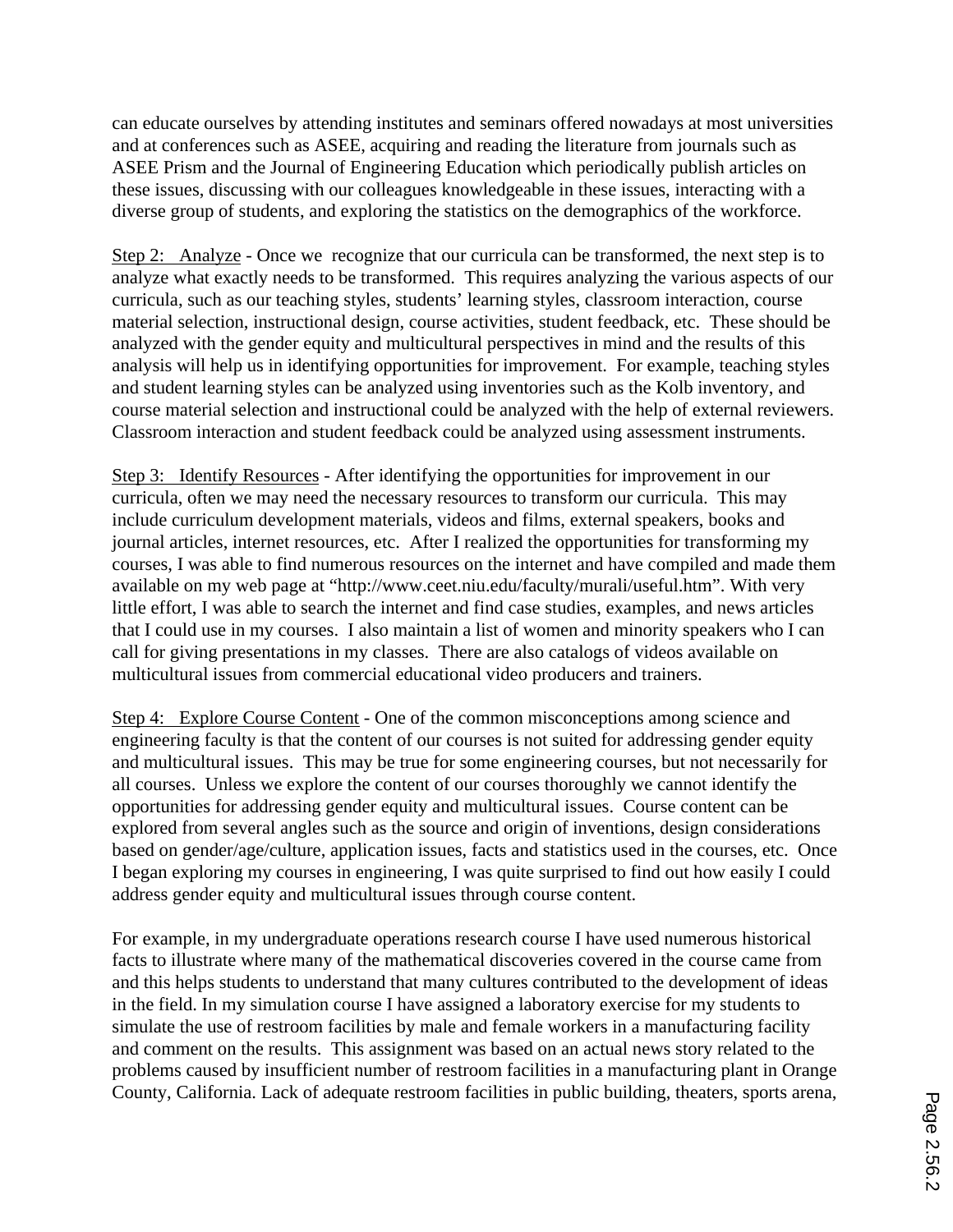and manufacturing facilities is a common problem experienced by women and this assignment helped student to understand the need for addressing gender issues in facility design and become more aware of gender equity in facility design.

Manufacturing topics such as product design, marketing, and production management are very conducive for addressing gender equity and multicultural issues in the course content. When designing consumer products ranging from simple household appliances to automobiles, it is important to consider cultural issues, gender differences, and age of users. Cultural issues can significantly impact the sale of a product if the product will be marketed in other countries. For example, a simple product such as a can opener sold in U.S. may not find a large market in countries such as China or India since canned goods are not popular in these countries. Gender differences can also impact product usage since there are reach and height differences between genders, and age can be a factor if the product is designed to be used by a particular age group. Cultural issues can also impact how a product manufactured in U.S. can be marketed in other countries. Relocation of manufacturing industries abroad and the impact of their pollution on the environment are also suitable topics for addressing social issues through manufacturing courses.

Production management is a topic that has ample opportunities for addressing gender equity and multicultural issues. Production managers often have to consider age and gender issues when designing particular tasks on the manufacturing shop floor. Tasks that involve heavy lifting, repetitive motions, or working in a high temperature area or toxic environment may require addressing age and gender issues. Scheduling of production shifts through day and night and its impact on people is another topic that can be used to highlight social and cultural issues. These issues, however simple they may appear, are very relevant in a manufacturing course and it is easy to explain the impact of these issues from course content.

Human factors or ergonomics in manufacturing is another area that is ripe with opportunities for addressing gender and multicultural issues through topics such as work place design, job design, worker performance standards, job safety, etc., that impact humans both physiologically and psychologically. Work place design, for example, requires addressing differences in body dimensions and reach between genders, and job design requires addressing differences in average lifting capabilities between genders. Culture, gender, and age play a significant part in human factors, and therefore, this area very much suited for addressing gender and multicultural issues from the content perspective.

Step 5: Explore Course Materials - The materials we use in our courses can have a tremendous impact on what we convey to our students and the emphasis we place on gender equity and multicultural issues. Course materials can be selected/designed to eliminate biases of various kinds, highlight power and privilege issues, introduce balanced treatment of diversity, identify stereotyping of various kinds, point out societal attitudes and perceptions, and promote student's thinking on such critical issues. After I explored the text books in my field, I was able to find numerous examples of gender bias, cultural stereotyping, references to underage drinking, etc. If we do not carefully scrutinize our course materials before prescribing them for student use, we could be easily sending the wrong message to our students. The textbooks also contained little or no references to successful women or minority scientists and engineers, and to counter this bias, I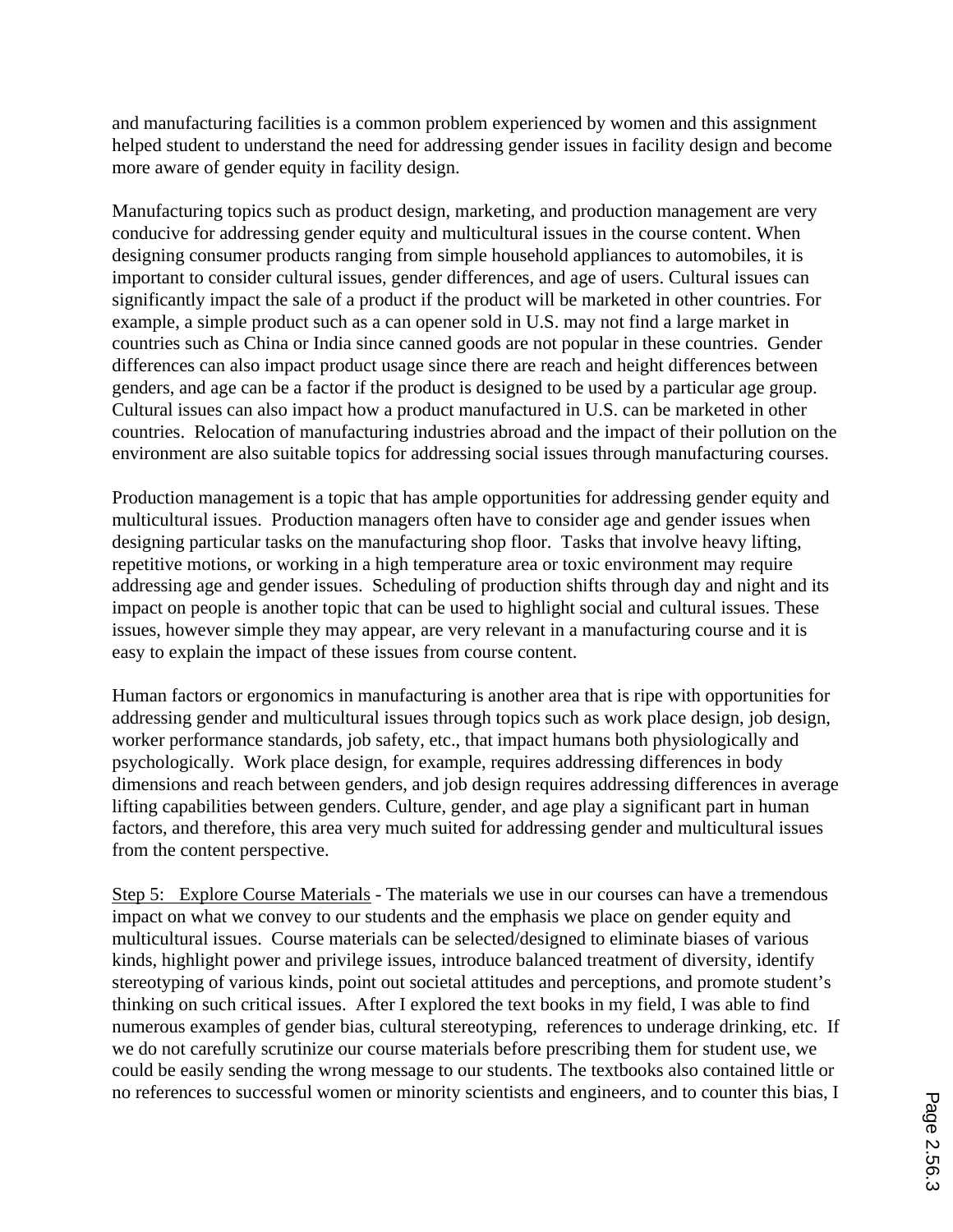selected from various sources [3, 7] biographies of successful women or minority scientists and engineers and included them in the handouts I prepared for my students.

Step 6: Design Course Activities - If course content is not suitable for addressing gender equity and multicultural issues, course activities can be used as a mechanism for addressing these issues. Course activities can include carefully designed in-class and outside class activities, homework assignments, tests, team projects, laboratory exercises, and presentations by women and minority speakers. For in-class and outside class activities there are a variety of cooperative learning techniques available which can promote respect among students for other cultures, opposite gender, and individual differences in learning.

In engineering classes women and minority students generally do not speak up or participate and class discussions are most often dominated by male students. The cooperative learning techniques give everyone an equal opportunity to participate, and be heard and respected. I have used a variety of cooperative learning techniques [6], such as the Think-Share Pair (TSP) and Think Aloud Problem Solving (TAPS) exercises for my in-class activities. The TSP exercise requires pairs of students to first think about a problem individually and then solve the problem as a pair using their combined solutions. The TAPS exercise requires one student in a pair to act as the listener and the other student as the problem solver. The problem solver is required to explain orally how he/she is solving the problem while being prompted by the listener to keep verbalizing his/her approach. The purpose of these exercises is that they give individual students an opportunity to speak up and be heard, and this promotes respect and equality among students.

I have learned from my past mistakes that care should also be exercised in designing homework assignments and tests so that gender bias and cultural stereotyping could be avoided. For one of my homework assignments in my information systems course I had asked students to draw a data flow diagram of the process of making Tacos. I thought students could benefit from doing this assignment for a simple process and that they could apply the same procedure for modeling a complicated engineering problem. Soon I realized that many of the international students in my class were not only unfamiliar with making tacos but also had not even tasted a taco!

In one of the midterm examination for my information systems course I had asked students to design a data model of an information system for maintaining information on "pot holes." During the exam I realized, from the look on the faces of international students, that they had not heard of the term "pot holes" in reference to holes on the road, and I had to explain it to them during the exam, wasting their valuable time. Since then I have made sure not to assume that every one of my students is familiar with popular sports or colloquial terminology, and I make a conscientious effort to design homework assignments and tests that are fair to everyone. For team projects in my courses, I usually decide the makeup of each team so that the composition of each team is balanced in terms of gender and cultural diversity. At the completion of team projects, I have assessed students' experiences in interacting with their project teammates and students' responses have only been positive about their experiences. Another course activity that is very relevant to this discussion is the use of women or minority speakers in the classroom. Engineering majors usually do not have the opportunity to see and listen to successful women or minority scientists and engineers and inviting them to give presentations in a science or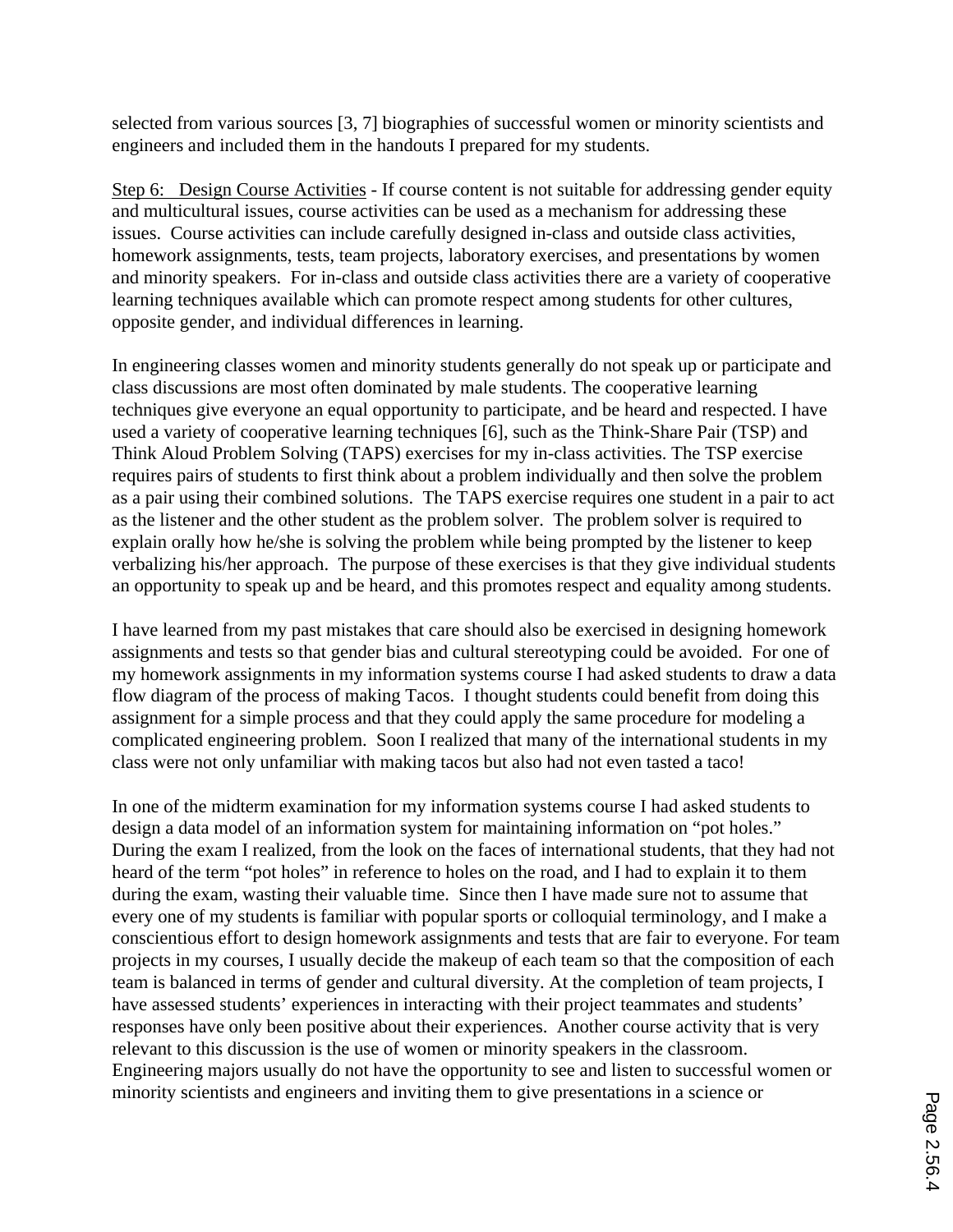engineering class can only help to promote a positive image of women and minorities in science and engineering. The mentioned activities can be introduced in all science and engineering courses, regardless of their content, to promote gender equity and diversity.

Step 7: Design Classroom Interaction - Classroom interactions between faculty and students, and among students can be tailored to promote gender equity and multicultural sensitivity. Faculty should ensure that classroom interactions are balanced to accommodate women and minority students and their differences in learning styles. It is important not to make examples of any group or put them on the spot to shoulder the responsibility of speaking for or representing their group. When using proper nouns in case studies or examples, care should be exercised to use names that represent various groups and gender. I make a conscious attempt in my classes to solicit the opinions of women and minority students to show that I value their opinions.

Step 8: Analyze Subtle Signals - Our sensitivity towards gender equity and diversity can be conveyed through subtle signals we send, such as our office decorations, cartoons and news articles that we post on bulletin boards and on our office doors, books we keep on our shelves, our memberships in social clubs, professional societies and service organizations, our informal conversations outside classroom settings, etc. I have decorated my office with very inexpensive artwork and crafts from various countries to show my openness towards other cultures and my interest in learning more about them.

Step 9: Examine Course Administration - One of the places we can make explicit statements about our views and policies on gender equity and multicultural issues is in the course syllabus. If appropriate, policies can be established to accommodate the observance of religious and cultural events.

Step 10: Evaluate - One of the key components of curriculum design is assessment, and along with including gender equity and multicultural activities in our curricula, we should also assess their effectiveness. This requires defining the objectives of each activity clearly, informing the administrators and curricular bodies about the activities, identifying criteria for measurement, developing mechanisms for measurement, conducting formal assessments, analyzing the assessment data, making valid conclusions about the effectiveness of the activities, and feeding back the results appropriately into our curricula.

Step 11: Plan for Continuous Improvement - Curriculum transformation is an ongoing process and we should plan for continuously improving our courses. The results we obtain from our assessment activities generally help us to explore the opportunities for improving the courses. It is helpful to obtain outside critique of all aspects of our courses.

Step 12: Educate Others - Once we have transformed our curricula and have achieved some success, it is essential that we take the message to others. It is our responsibility to educate others and help them recognize the value in addressing gender equity and multicultural issues. We can do this by presenting our success stories in conferences and professional meetings, publishing journal articles, and pursuing research in this area. These activities also have definite rewards for those of us in academia.